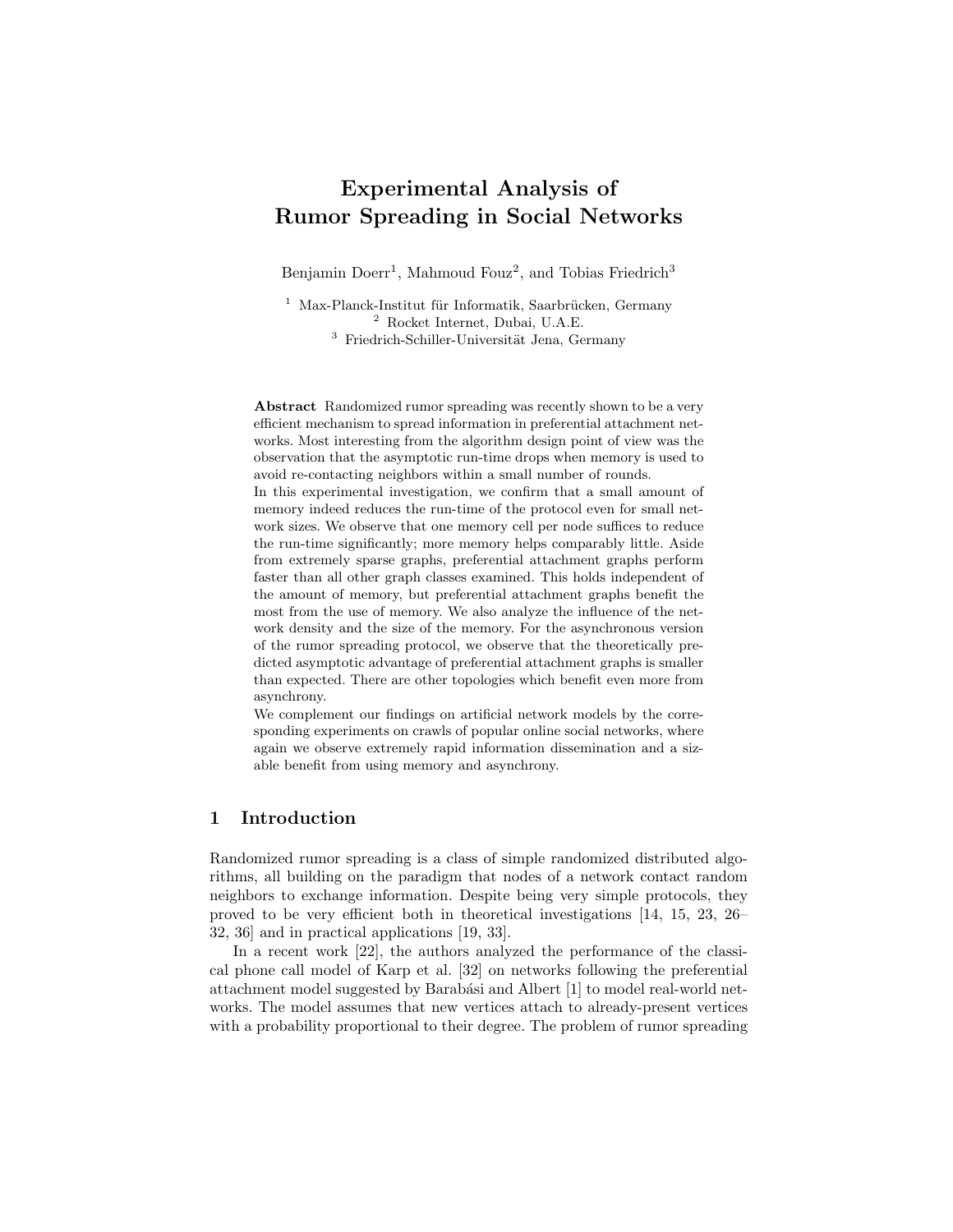on these networks was first considered by Chierichetti, Lattanzi, and Panconesi [16] who showed that  $\mathcal{O}(\log^2 n)$  rounds suffice with high probability. In [22], an asymptotically tight rumor spreading time of  $\Theta(\log n)$  was proven, which is the same order of magnitude as for many other network topologies including complete networks, hypercubes and many classical random graph classes. Surprisingly, this run-time drops to the again tight order of  $\Theta(\log n / \log \log n)$  when the protocol is modified so that contacting the same neighbor twice in a row is avoided. This observation is important from the viewpoint of algorithm design, since such a mechanism is very simple to implement. However, so far such fine-tuning has rarely led to provably better algorithms.

The aim of this work is to use an experimental investigation in order to (a) better understand the performance of randomized rumor spreading protocols on preferential attachment networks; in the long run, this might help in the design of efficient communication networks; and (b) to better understand the advantage of equipping nodes with a small amount of memory, which is used to avoid contacting a constant number of previous contactees; this is interesting from the viewpoint of algorithm design.

In summary, our main findings are the following. Generally, rumor spreading is very fast in preferential attachment networks, significantly faster than in random-attachment networks and hypercubes (which are much denser), and faster than in complete networks (unless the density is very small).

There is a clearly visible advantage of keeping track of the most-recentlycontacted neighbor (using a one-item memory) in preferential attachment networks, particularly if the density is small. There is less to be gained from memory on random attachment networks and almost no gain in complete networks and hypercubes. Additional memory is of some benefit, but not very much.

For communication in social networks in particular, it makes sense to consider an asynchronous version of the rumor spreading protocol with nodes acting at exponentially distributed times (with expectation one). For random graphs with a given expected degree distribution that follows a power law with exponent in (2, 3), Fountoulakis et al. [29] showed very recently that the push-pull protocol becomes much faster in the asynchronous setting. A recent theoretical analysis [23] proves a reduced time of  $\mathcal{O}(\sqrt{\log n})$  in preferential attachment graphs and argues that random-attachment graphs, complete graphs and hypercubes keep their  $\Theta(\log n)$  times. Our experiments show that the asynchronous model is faster on all graph classes, but a clearly greater advantage for preferential attachment graphs is not visible.

We conducted similar experiments on crawls of the Twitter and Orkut online social networks. Interestingly, we observe an even faster information dissemination than in preferential attachment graphs of corresponding size and density. These experiments also confirm that tracking one neighbor (one-item memory) cell leads to a significant improvement, whereas using additional memory to track more neighbors does not produce significant gains.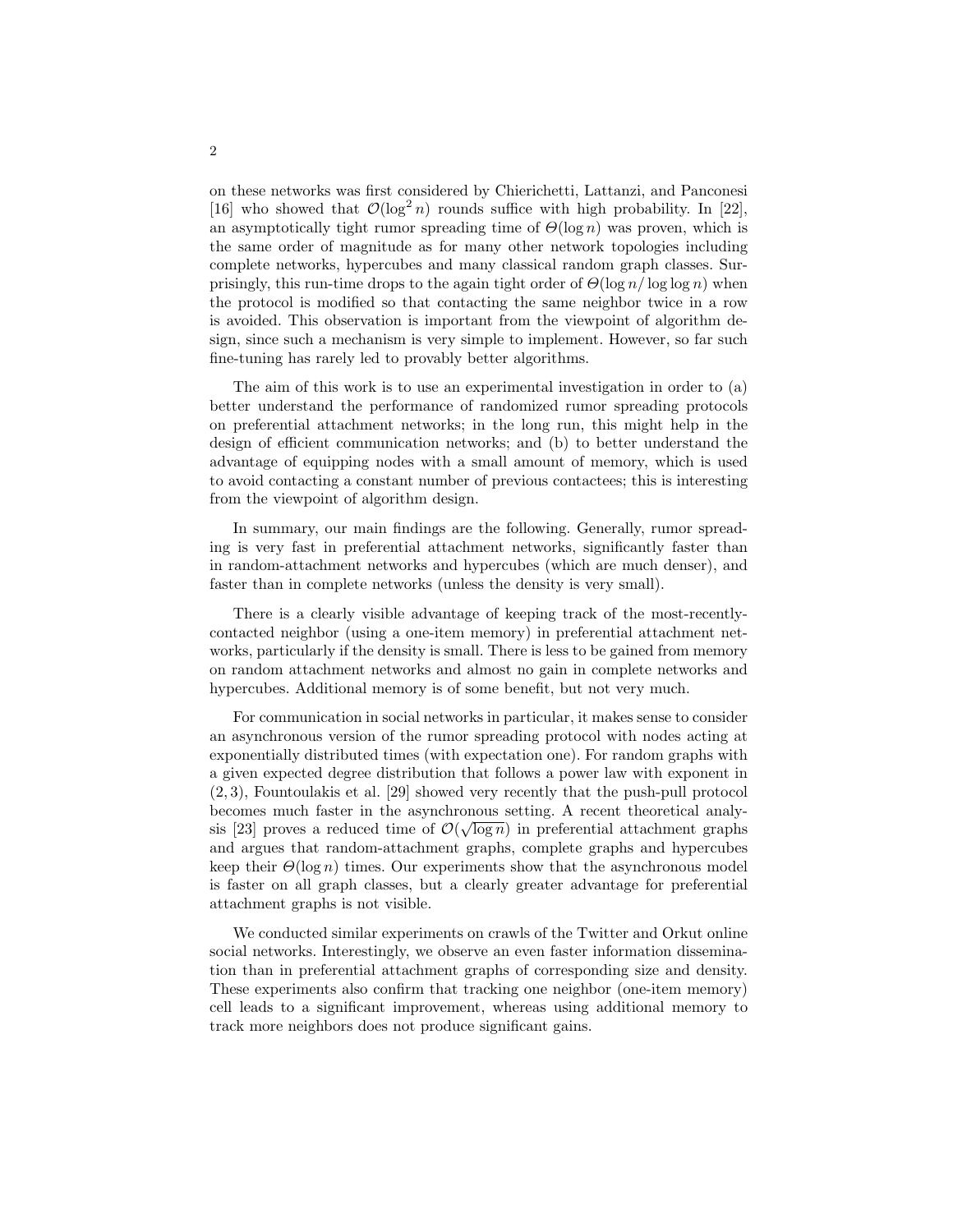#### Rumor Spreading Protocols

When talking about rumor spreading, in this paper we generally refer to the random phone call model introduced by Karp et al. [32]. This is a push-pull protocol, meaning that information is exchanged between initiator and recipient of a call in both directions. A push-protocol with only the caller sending information to the recipient has also been widely discussed in the literature [27, 30], in particular, for the application of making replicated databases consistent [19, 33]. As shown in [16], however, the push protocol has very poor performance in preferential attachment networks.

The random phone call model is a synchronized protocol. In each round, each node of the network calls a random neighbor and both exchange information with each other. If one of the communication partners was informed at the beginning of the round, then both will be at the end of the round. An asynchronous analog of the protocol is discussed in Section 5.

It is interesting to enhance the random phone call model by excluding recently-contacted neighbors. When allowing a memory of size  $k$ , each node  $v$  chooses his next communication partner uniformly at random from all his neighbors except the previous min $\{k, \deg(v) - 1\}$  contactees. Note that nodes with degree  $d(v) \leq k+1$  act as in the quasirandom model of Doerr, Friedrich, and Sauerwald [20] with randomly chosen lists.

#### Network Models

We are mainly interested in the *preferential attachment* (PA) model of Barabási and Albert [1]. The density of the resulting graph is controlled by a single parameter m. The model iteratively adds new vertices, which are connected to m already present vertices with a probability proportional to their degree. See Bollobás, Riordan, Spencer, and Tusnády [8, 9] for a precise description of this random graph model. It can be easily seen that for  $m = 1$  the graph is disconnected with high probability. We therefore focus on  $m \geq 2$ . Under this assumption, the diameter is  $\Theta(\log(n)/\log\log n)$  with high probability [8]. Besides various other typical properties of social networks[3, 6, 7, 18, 28], it also has been shown that the degree distribution follows a power law [9].

In addition to the PA model, we shall also include random-attachment networks in our investigation. In this network model, also known as the m-out model  $[5]$ , each node chooses m other nodes as neighbors uniformly at random; finally, this neighbor relation is made symmetric and multiple edges are removed. Consequently, we obtain a random graph with average degree close to  $2m$  and minimum degree at least  $m$ . These graphs form a good point of comparison with preferential attachment graphs with density parameter  $m$ , where nodes also choose m random neighbors, but according to the preferential attachment paradigm.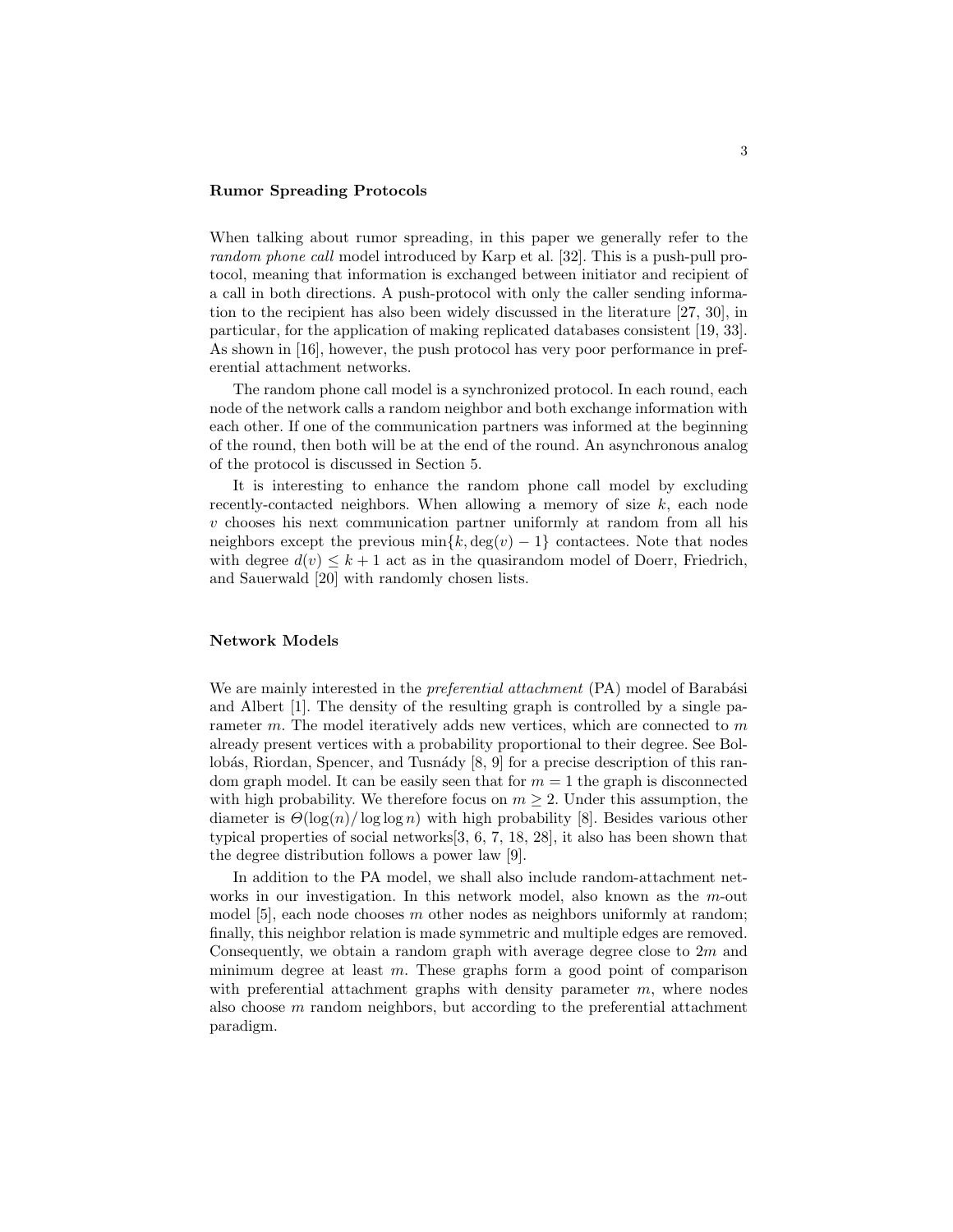#### Related Work

For many network topologies, the random phone call model very quickly distributes a piece of information initially only present at one node to all other nodes. In addition, due to its randomized nature, this process is highly robust against transmission failure. Karp et al. [32] show that in complete networks (any node can talk to any other node),  $(1+o(1)) \log_3(n)$  rounds suffice to spread a rumor in the whole network. Similarly, Elsässer [25] proved a bound of  $\Theta(\log n)$ rounds for Erdős-Rényi random graphs  $G_{n,p}$  with  $p \geq \text{polylog}(n)/n$ . For hypercubes, a  $\Theta(\log n)$  bound follows from the  $\mathcal{O}(\log n)$  bound of Feige et al. [27] for the push protocol together with the trivial lower bound stemming from the logarithmic diameter of the hypercube.

In a recent paper [22], the authors proved that the random phone call protocol spreads a rumor to all vertices of a preferential attachment graph in  $\Theta(\log n)$ rounds as well. This improves over the previous  $\mathcal{O}(\log^2 n)$  bound by Chierichetti et al. [16], but falls short of showing that these graphs, which are often used to model social networks, support rumor spreading better than classical network topologies. This is achieved in some sense in [22]. If we slightly alter the protocol such that a node chooses its communication partner uniformly at random from all neighbors excluding the one contacted in the previous round, then the rumor spreading time reduces to  $\mathcal{O}(\log n / \log \log n)$ , which is a tight bound because it is the diameter of these graphs [8].

Note that excluding previous contactees has almost no effect on classical network topologies. By checking the proofs of the results cited above, we see that also when excluding a constant number of previous contactees, the  $\Theta(\log n)$ bound remains valid for complete graphs, hypercubes and random graphs. The quasirandom protocol of Doerr et al. [20] is a way of excluding all previous contactees. It has been investigated only in the push model, where again many known  $\Theta(\log n)$  run time bounds have been verified. An experimental investigation [21] revealed that the quasirandom protocol is faster than the independent one, minimally for complete networks, but noticeably for sparser ones like random graphs and hypercubes. Unfortunately, our current results cannot be compared to these, because the latter are based only on push protocols. Baumann et al. [2] observed that the behavior of the quasirandom protocol changes significantly if the nodes known which of their neighbors already received the rumor.

# 2 Fast Broadcasting in Preferential Attachment Graphs, Influence of Graph Density

The result of [22] shows that rumor spreading in the random phone call model with memory size at least one has an asymptotically faster run-time of  $\Theta(\log n / \log \log n)$  in preferential attachment graphs, in contrast to the  $\Theta(\log n)$ time observed (i) for the no-memory version on preferential attachment graphs and (ii) regardless of memory on most classical graphs like complete graphs, hypercubes, and random attachment graphs. Since in [22] only asymptotic results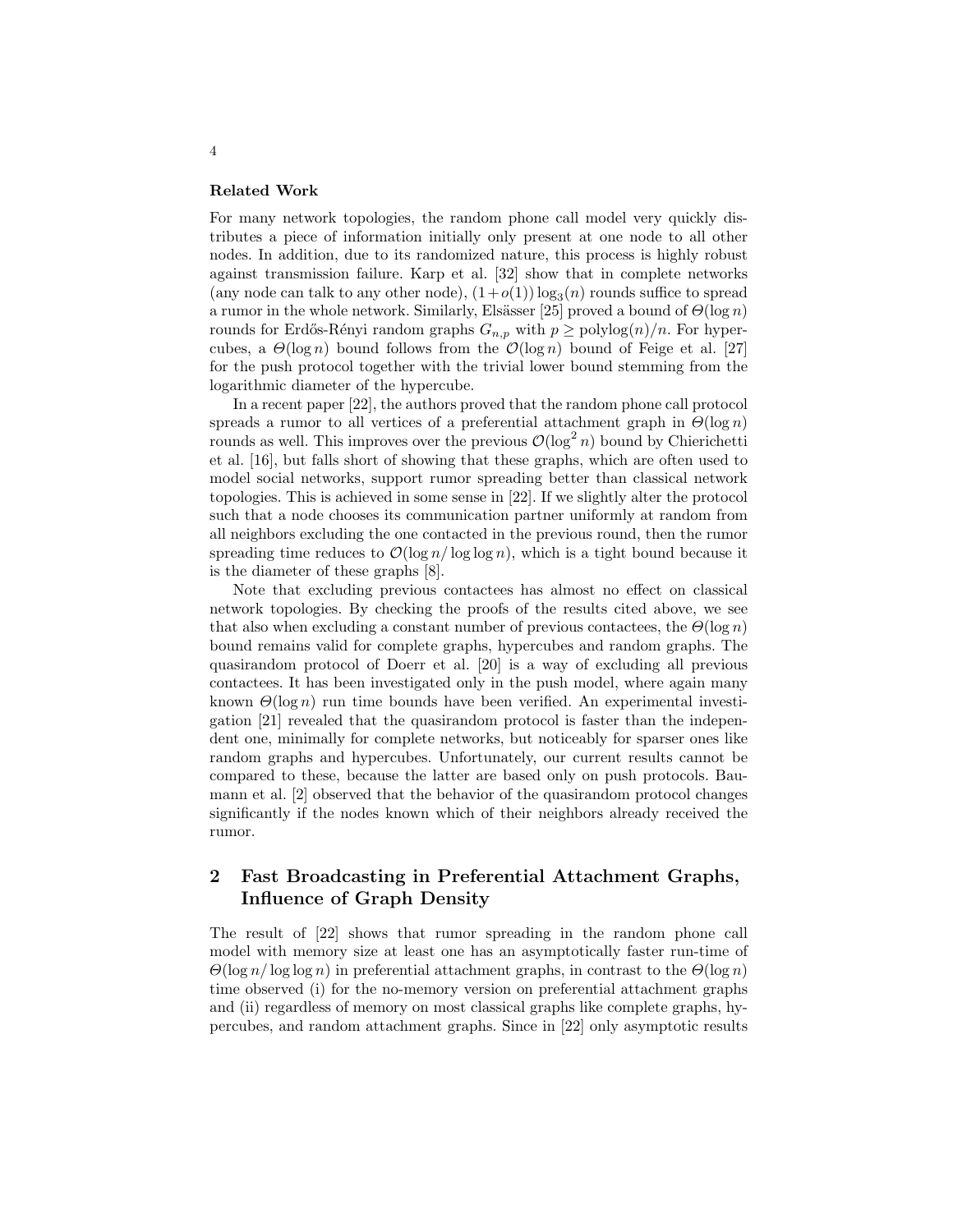

Figure 1: Comparison of synchronous rumor spreading with one-item memory on preferential attachment graph  $($ , random-attachment graph  $($ , complete graph  $(\_\_)$ , and hypercube  $(\_\_)$ . The two charts show different density parameters of the preferential and random-attachment graph. The results for complete graphs and hypercubes are equivalent in both charts; they are given for comparison. The x-axis corresponds to the number of vertices  $n = 2^5 \dots 2^{23}$ . The y-axis corresponds to the run-time to inform all vertices, averaged over 10,000 runs. For  $m = 10$  the preferential attachment graph performs faster than all other graph classes. For not too large  $(n \leq 2^{23})$  and very sparse case  $(m = 2)$  considered, the complete graph is even faster than the preferential attachment graph.

were proven, it is not clear if the proven differences are apparent for reasonable graph sizes. This is the focus of the current section of this paper. We have examined the average time needed to inform all vertices, starting from a random vertex, for different graphs.

In Figure 1, we show the broadcast times observed for complete graphs, hypercubes, and preferential and random attachment graphs with density parameters  $m = 2$  and  $m = 10$ , with one-item memory. We observe that rumor spreading is quite fast in preferential attachment graphs  $(-)$ , faster than in hypercubes  $($ — $)$  and random-attachment graphs  $($ — $)$  for both density parameters  $m = 2$  and  $m = 10$ , and even faster than in complete graphs (for  $m = 10$ . Hence only the very sparse preferential attachment graphs with  $m = 2$  are outperformed by complete graphs for  $n \leq 10^7$ . As for  $n \geq 10^4$  the two last-mentioned charts constantly get closer, we expect that for sufficiently large graphs, information spreading is also faster on sparse preferential attachment graphs than on complete graphs.

We also observed structurally different behavior of the information spreading process on the different graphs. To be precise, let us consider graphs with  $n = 10^6$ vertices and  $m = 2$ , averaged over 10,000 runs. Then on average 57% of the nodes of a random attachment graph are informed with a pull operation (and 43% via push). On the other hand, in preferential attachment graphs 73% of the nodes are informed by a pull operation. Moreover, on average such a pull operation transfers the rumor from a high degree node (with degree 66 on average) to a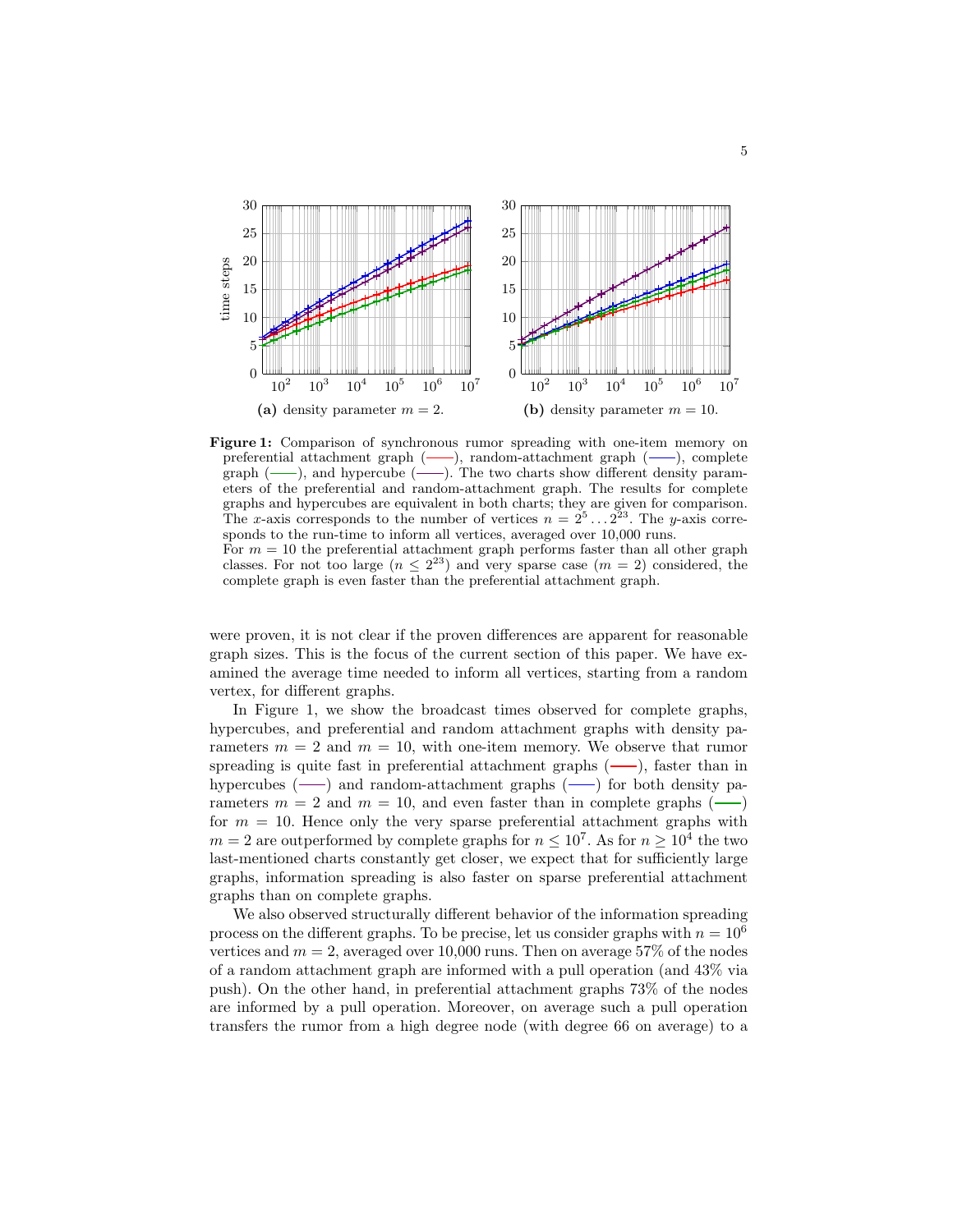node with low degree (with degree 3 on average). This matches the structure used in the proofs of [16, 22, 29].

The path by which a piece of information is spread in a preferential attachment graph seems to differ from the typical paths in a random attachment graph. We measured the number of hops a piece of information needed to inform a node and compared this to its graph distance. In general, it is preferable to have a good correlation between the two measures [34]. The graph distance from the source gives a lower bound for the number of hops needed to inform a node. We call the difference between the number of hops needed and the graph distance the delay. If the delay is small, the information is spread on nearly-shortest paths. On random attachment graphs we observed that vertices which are less than six steps away from the source have a delay of less than one on average. On preferential attachment graphs, nodes with distance between two and six from the source have on average a delay of four. This shows that on preferential attachment graphs the information is *not* spread via shortest paths, but via detours. This again has been used in the theoretical analyses of [16, 22, 29].

#### 3 The Effect of Short-Term Memory

Perhaps the most surprising finding of [22] is that keeping track of a certain small number of recently-contacted neighbors, and avoiding selecting any of these when randomly choosing the next communication partner, significantly reduces the time needed to inform all nodes of preferential attachment networks. More precisely, it was shown that for the classical random phone call model, this time is  $\Theta(\log n)$ . If the communication partners are chosen uniformly at random from all neighbors except the one called in the previous round (one-item memory), then this time decreases to  $\Theta(\log n / \log \log n)$ . Using additional memory to track more than one recent contactee, however, does not yield times better than  $\Theta(\log n / \log \log n)$ .

In this section, we experimentally investigate this phenomenon. Figure 2 shows the average time needed to inform all nodes. We first discuss the results on preferential attachment graphs with  $m = 2$  shown in Figure 2 (a). As expected, we observe a significant improvement between no exclusion (marked with  $+)$ and exclusion of one neighbor (marked with  $-$ ). In fact, for all graph sizes, oneitem memory leads to nodes becoming informed between 14% and 21% faster than no memory. Observing the curves for different graph sizes also suggests that we have a  $\Theta(\log n)$  broadcast time in the no-memory case and an  $o(\log n)$ time with memory of any non-zero size. We do observe additional but very small improvements if we increase the memory to a size larger than the run-time, that is, when avoiding all previous contactees (marked with  $\times$ ). For the graph sizes considered, the improvement of unbounded memory compared to memory of only one item is around 2%. The advantage of memory for preferential attachment graphs gets smaller for larger  $m$ , as shown in Figure 2 (c).

The results on random-attachment graphs are similar, just generally slower. Figure 2 (b) shows that the difference for  $m = 2$  between no memory and one-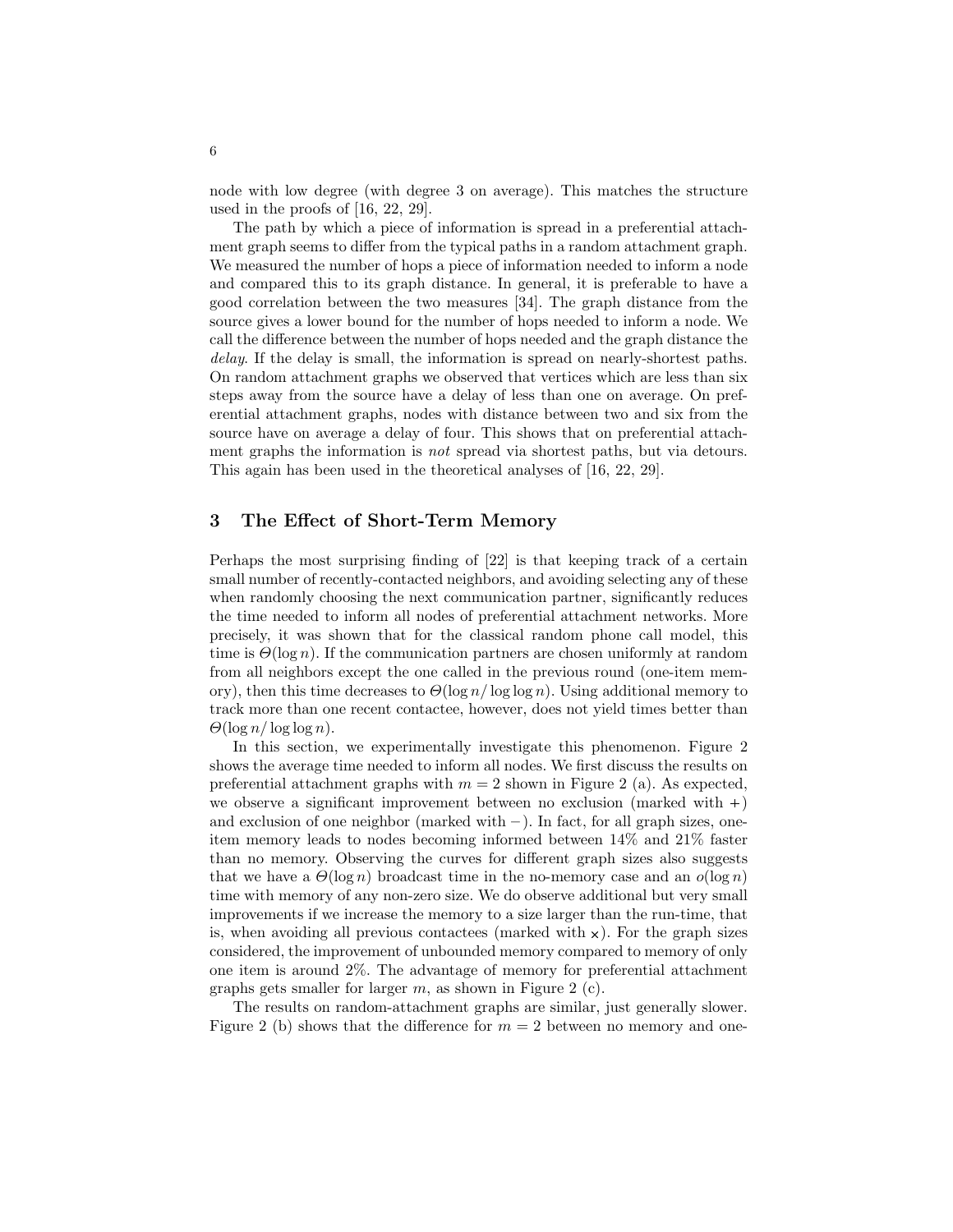

Figure 2: Comparison of synchronous rumor spreading without memory (marked with  $+)$ , one-item memory (marked with  $-)$ , and unbounded memory (marked with  $\times$ ) on different graphs. The x-axis corresponds to the number of vertices  $n = 2^5 \dots 2^{23}$ . The y-axis corresponds to the run-time to inform all vertices, averaged over 10,000 runs.

The benefit of remembering more than one neighbor is very limited for all graphs. The benefit of one-item memory compared to no memory is the largest for the sparse preferential and random-attachment graphs. The complete graph and hypercube benefit very little from additional memory.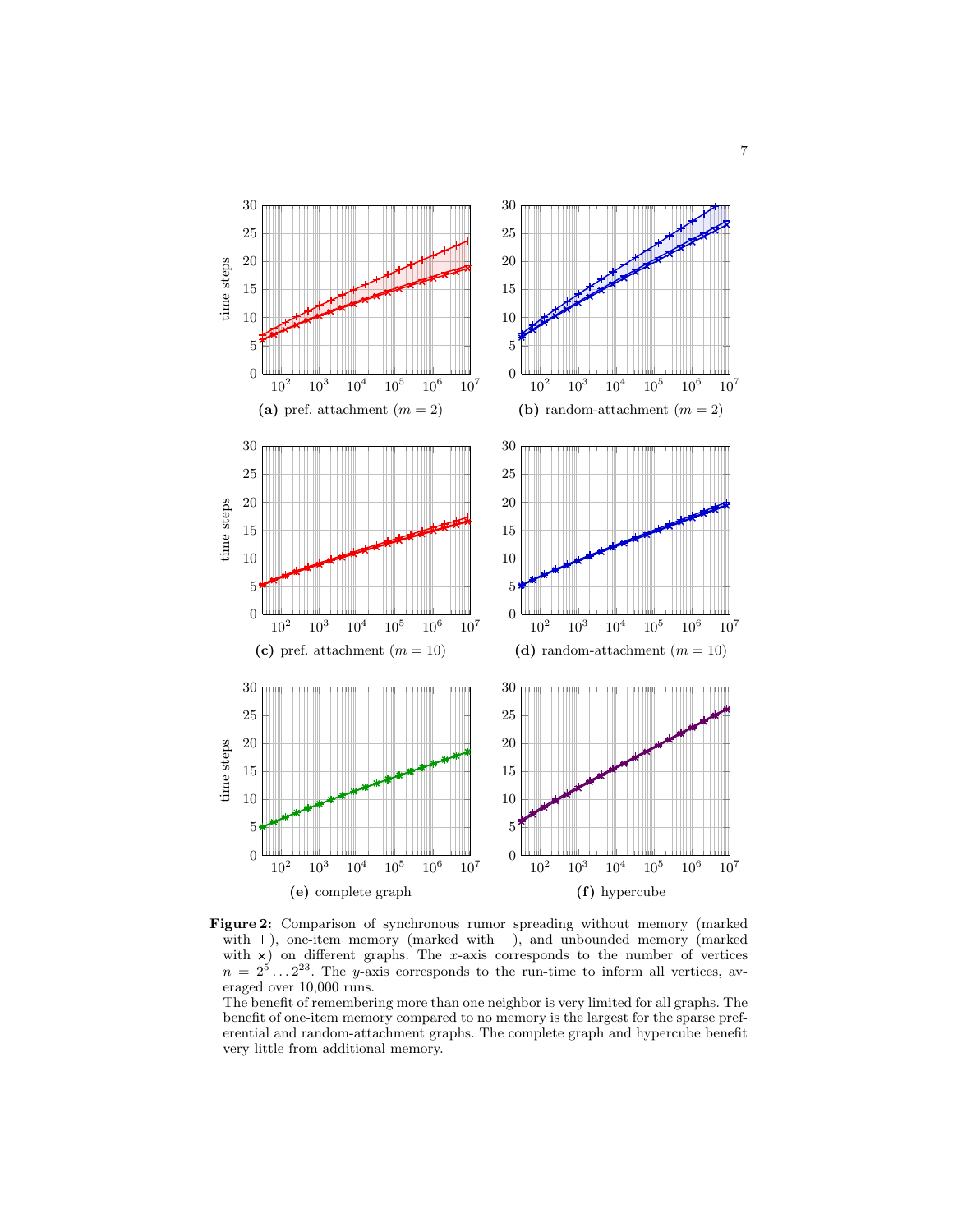|             | 90\% informed    |                  | 99% informed 100% informed |
|-------------|------------------|------------------|----------------------------|
| $memory=0$  | $15.74 \pm 0.99$ | $16.87 \pm 1.00$ | $23.13 \pm 2.28$           |
| $memory=1$  | $15.51 \pm 0.98$ | $16.60 \pm 1.00$ | $20.97 \pm 1.59$           |
| $memory=2$  | $15.47 \pm 0.98$ | $16.55 \pm 0.99$ | $20.31 \pm 1.30$           |
| $memory=3$  | $15.45 \pm 0.98$ | $16.54 \pm 0.99$ | $20.18 \pm 1.22$           |
| $memory=25$ | $15.45 \pm 0.97$ | $16.54 \pm 0.99$ | $20.11 + 1.13$             |

Table 1: Comparison of the average time needed to inform a certain fraction of the vertices on the Orkut network depending on the amount of memory. For each combination, the average and standard deviation of 100,000 runs is given. With regard to the time needed to inform all vertices, we observe a large difference between excluding none and excluding the one most recently contacted. If only a 90% or 99% fraction should be informed, the gap is significantly smaller.

item memory is between 10% and 13%, while the additional improvement of unbounded memory is again around 2%. Theoretical consideration suggests that these gains can be at most by constant  $factors<sup>4</sup>$ , and our experiments show that this can be at most a small constant.

In contrast, for other network topologies we see little advantage from using memory. For complete graphs, we observe in Figure 2 (e) barely any advantage even with unbounded memory. The difference between no memory and unbounded memory is less than 1% for complete graphs of all sizes. Because of the large vertex degrees, little benefit was expected; however, this is a notable difference from the results of using a pure push protocol without pull. Here, [21] observed at least a small advantage for the quasirandom protocol, which, when used with random lists, is equivalent to random choices with excluded previous contactees. The results of Figure 2 (f) for hypercubes show a similarly small impact of memory. For graphs with more than a few thousand nodes, the difference between no memory and unbounded memory is smaller than 2%.

The benefit of a small amount of memory can also be observed on realworld graphs. We examined the time needed to spread a rumor on a crawl of the Orkut network (for details on the network see Section 4). Table 1 shows a large difference between no memory and one-item memory for the time needed to inform all vertices. It is clearly visible that (a) more memory is of very little benefit and (b) this difference vanishes when considering the time needed to inform only a fraction of the vertices.

In summary, we also observe in experiments that a small amount of memory helps a lot for preferential and random attachment graphs, but much less for classical network topologies like complete graphs and hypercubes.

<sup>&</sup>lt;sup>4</sup> It is known that these graphs have a diameter of  $\Theta(\log n)$ , so this is a natural lower bound. On the other hand, with high probability each pair of vertices is connected by a path such that the sum of the degrees of the vertices on the path is at most  $\mathcal{O}(\log n)$ . Consequently, with probability  $1 - o(n^{-1})$ ,  $\mathcal{O}(\log n)$  rounds suffice to transmit a rumor along such a path. This yields an upper bound of  $\mathcal{O}(\log n)$  for the broadcast time on random attachment graphs.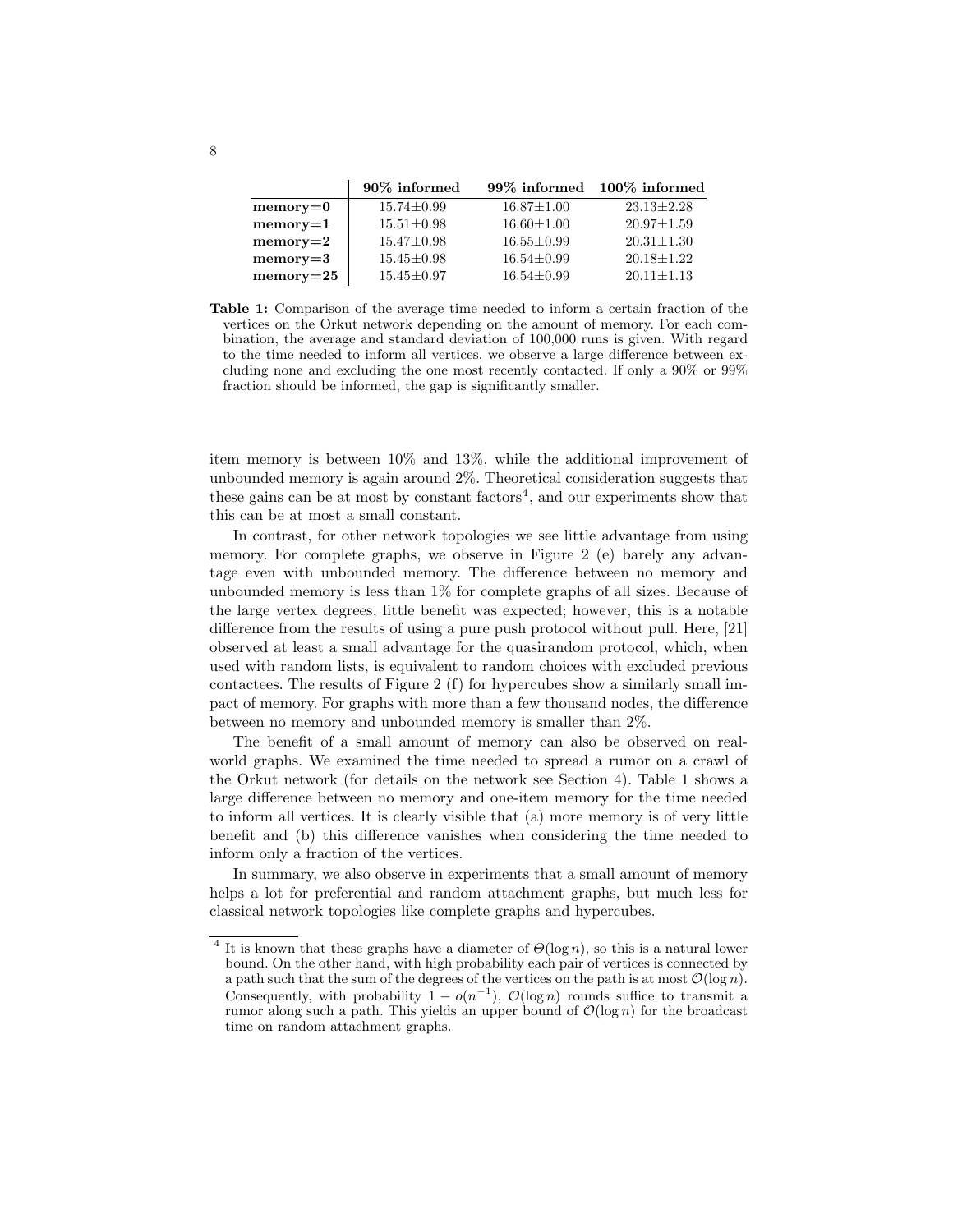

Figure 3: Comparison of synchronous rumor spreading with one-item memory on two real networks  $(\_\!\text{right}$  with preferential attachment graph  $(\_\!\text{right})$ , random-attachment graph  $(-\)$ , and complete graph  $(-\)$  of same size and density (where applicable). The Orkut network in (a) has  $n = 3,072,441$  vertices and density parameter  $m = 38$ , the Twitter network in (b) has  $n = 51, 217, 936$  vertices and density parameter  $m = 32$ .

The Orkut network behaves very similarly to the corresponding preferential attachment graph. The Twitter network is even faster than the corresponding preferential attachment graph. The complete and random-attachment graphs are significantly slower.

## 4 Real-World Social Networks

Most previous statistics were based on mathematically-defined graph models. To support our claim that news spreads very fast on social networks in general, we have also simulated the rumor spreading process on crawls of the Twitter and Orkut social networks.

Twitter is a social networking site which allows users to send and read short messages (so-called "tweets") of up to 140 characters. It is currently one of the top ten most visited sites on the Web<sup>5</sup>. We performed our experiments on a snapshot of the Twitter network that was crawled in September 2009 by Cha, Haddadi, Benevenuto, and Gummadi [13], available from [4]. It consists of 51,217,936 nodes and 1,963,263,821 directed edges. By making all edges undirected and considering the largest connected component, we obtained a connected graph with 51,161,011 nodes and 1,613,927,450 undirected edges. The preprocessing step of making all edges undirected might change the network structure, but the resulting network is still a typical social power law network.

Orkut is a social networking site operated by Google Inc. It is one of the top ten most visited websites in India and Brazil<sup>5</sup>. We used the data crawled in October and November 2006 by Mislove, Marcon, Gummadi, Druschel, and

<sup>5</sup> See "Top 500 Sites on the web" at www.alexa.com.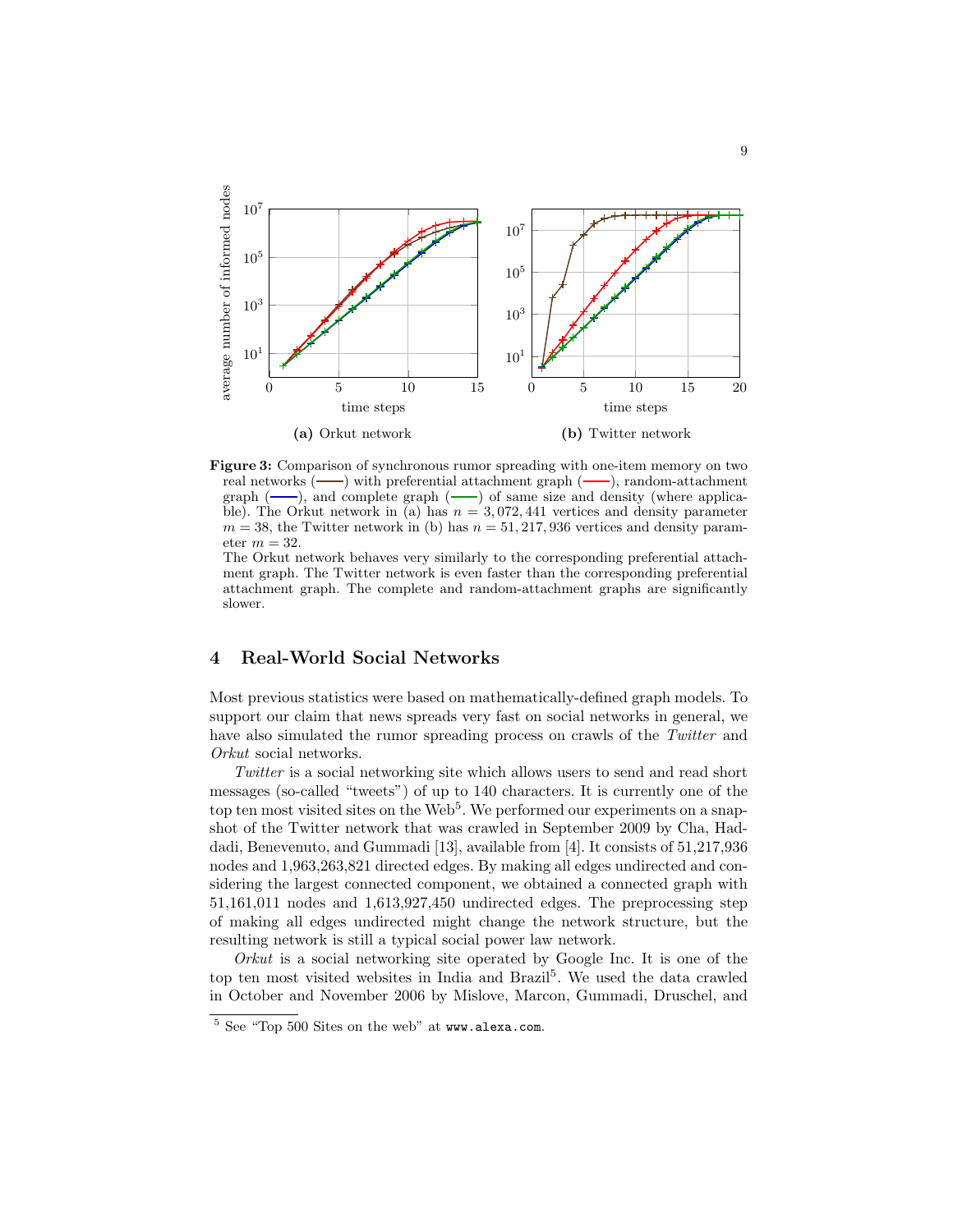Bhattacharjee [35], which can be downloaded from [4]. The crawled graph contains 3,072,441 nodes and 117,185,083 edges. The edges are undirected, since Orkut requires consent from both users before a link between the two is created. At the time of the crawl, new users had to be invited by an existing user; therefore, the graph consists of a single component. The data covers roughly 11% of the total user population. The technical reason for this is that Orkut limits the rate at which a single IP address can download information. As a result, it took more than a month to crawl even this currently available part of the graph.

We chose these online social networks because of the available network data and because we feel that their structure might be similar to that of other realworld social networks. We are aware of the fact that interactions in Twitter and Orkut are more complex than in our simple randomized rumor spreading model.

We ran the protocol with one-item memory on these real-world graphs and, for comparison, on preferential attachment, random-attachment and complete graphs with size and density as close as possible to the corresponding values of the real-world graph, that is,  $m = 32$  for Twitter network and  $m = 38$  for the Orkut network. The numbers shown in Figure 3 are averages of  $500$  runs<sup>6</sup> for the Twitter network and 100,000 runs for the Orkut network.

Figure 3 shows that news spreads much faster in the real-world networks  $(\_\!\text{max})$  and the preferential attachment graphs  $(\_\!\text{max})$  than in the complete  $(\longrightarrow)$  and random-attachment graphs  $(\longrightarrow)$ . Interestingly, rumor spreading in the Orkut network and the comparable preferential attachment graph proceeds very similarly, whereas the Twitter network leads to much faster rumor propagation.

### 5 Asynchronous Rumor Spreading

So far, we have considered only the synchronized model where all nodes take action simultaneously at discrete time steps. Depending on the circumstances, this assumption may not be plausible. In fact, the assumption of a common centralized time clock contradicts the idea of a distributed self-organized broadcasting protocol [10, 21]. Boyd et al. [10] proposed an asynchronous time model with a continuous time line. There, each node has its own clock that ticks at the increments of a rate 1 Poisson process independent from all other clocks, which implies that the time between two ticks is exponentially distributed with parameter 1. In the asynchronous rumor spreading protocol, every node contacts a neighbor whenever its own clock ticks, and both exchange their information. Until last year, rumor spreading in the asynchronous model has received much less attention. Very recently, the authors have studied asynchronous rumor spreading theoretically on preferential attachment graphs [23], while Fountoulakis et al.

 $^6$  The reason for the relatively small number of runs is that the Twitter network has more than one billion edges and we needed more than 50 GB of main memory to process it. A single simulation of the process required a run-time of several hours on a Hewlett Packard DL980 G7 server with eight eight-core Intel Xeon X7560 processors and 2048 GB of main memory.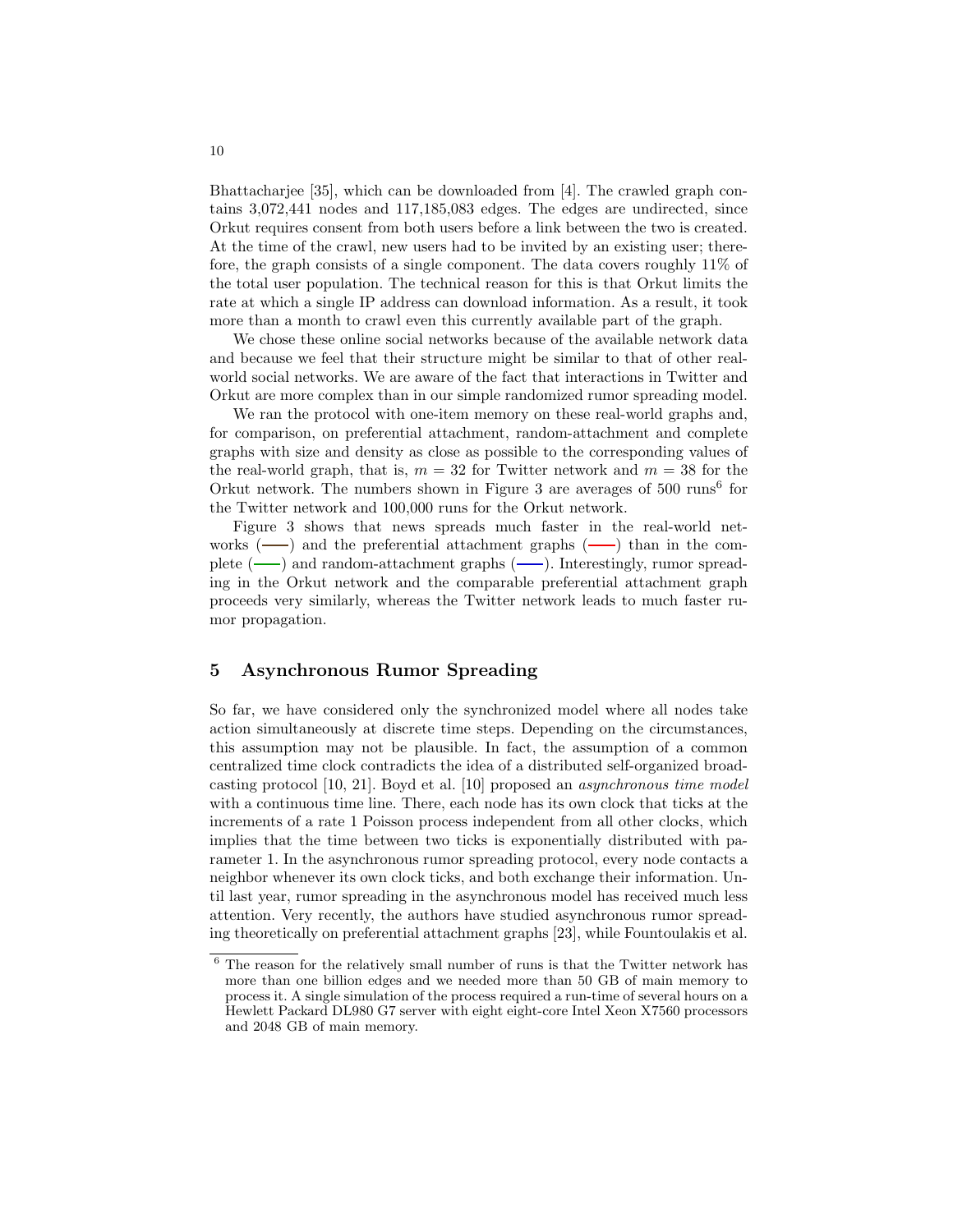

Figure 4: Comparison of the average number of time steps needed to inform 99% of the vertices with synchronous (marked with  $+)$  and asynchronous (marked with  $\times$ ) rumor spreading without memory on different graphs. The x-axis corresponds to the number of vertices  $n = 2^5 \dots 2^{23}$ . The y-axis corresponds to the run-time to inform 99% of the vertices, averaged over 10,000 runs.

The asynchronous protocol spreads information faster than the synchronous protocol on all graphs. The difference is of the same order of magnitude for all graphs.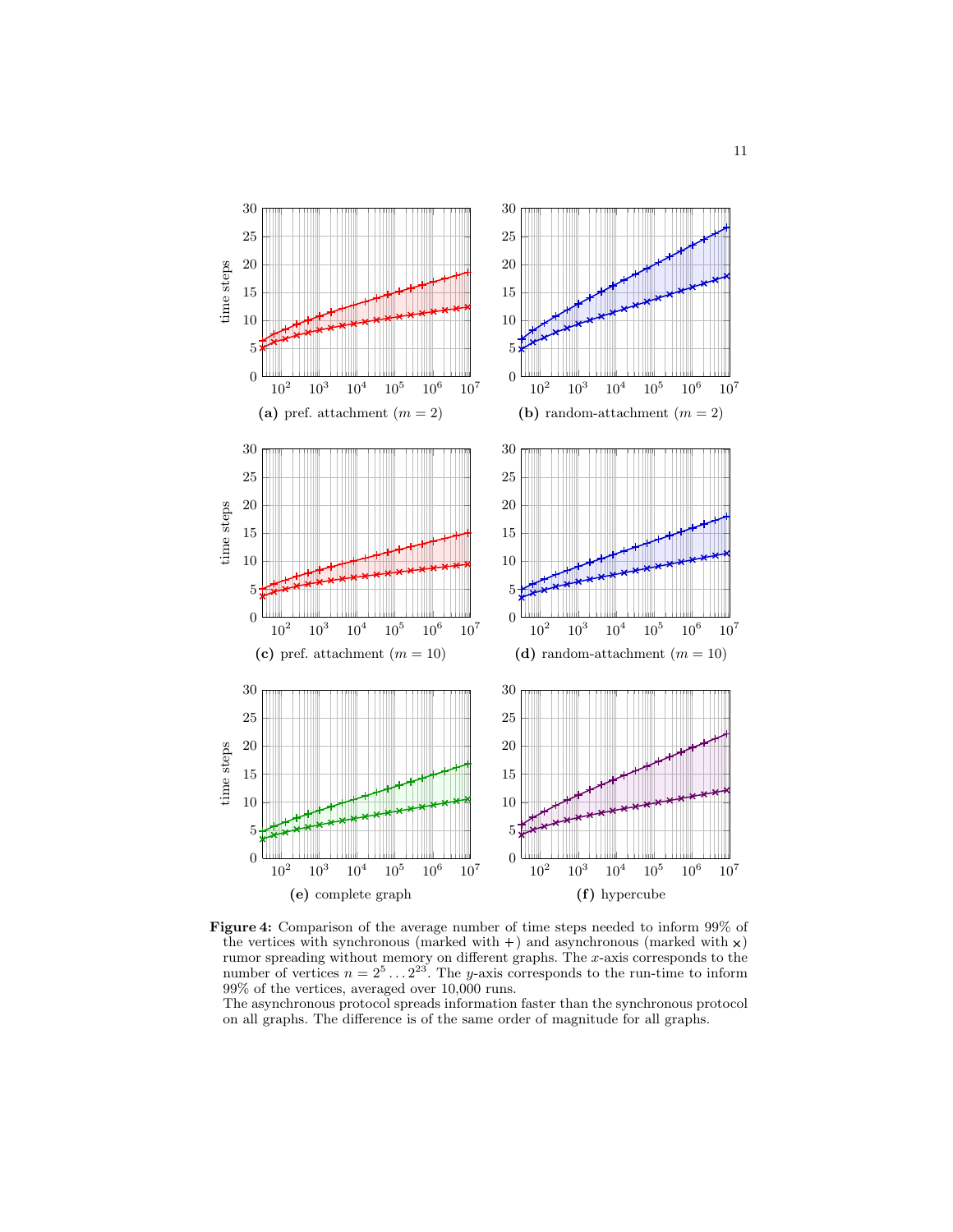



In both cases, the asynchronous counterparts spread the rumor significantly faster than the synchronous models.

[29] studied it on Chung-Lu random graphs [17] with a given expected degree distribution. Note that Chung-Lu graphs are quite different from preferential attachment graphs, e.g., their average diameter is  $\Theta(\log \log n)$  [17], whereas it is  $\Theta(\log n / \log \log n)$  [24] for preferential attachment graphs.

It is not surprising that asynchronous rumor spreading can be slow to inform all vertices. Note that it takes  $\Theta(\log n)$  time until every node has performed at least one action. For this reason, in Figure 4 we consider times needed to inform 99% of the nodes. Note, however, that the times needed to inform 100% were also lower for the asynchronous model compared to the synchronous one. The charts clearly show a substantial speedup. Interestingly, for  $n = 2^{23}$ , the speedup for preferential  $(-)$  and random-attachment graphs  $(-)$  is slightly smaller  $(48-50\%$  for  $m = 2$  and 58-59% for  $m = 10$ ) than for complete graphs  $($ --) and hypercubes  $(-)$ , which are 59% and 82%, respectively.

These empirical observations for moderately sized graphs are surprising given the theoretical findings on the expected asymptotic behavior. For the preferential graph, it has been shown that the time to inform  $n - o(n)$  vertices without memory decreases from  $\Theta(\log n)$  for the synchronous model without memory to  $\mathcal{O}(\sqrt{\log n})$  for the corresponding asynchronous model [23]. On the other hand, it has been argued that random-attachment graphs, complete graphs and hypercubes keep their  $\Theta(\log n)$  times, while our experiments show that the asynchronous model is faster on all graph classes. An asymptotic advantage for preferential attachment graphs is not apparent. We expect that the theoretically proven asymptotic behavior can be observed only for very large graphs. For the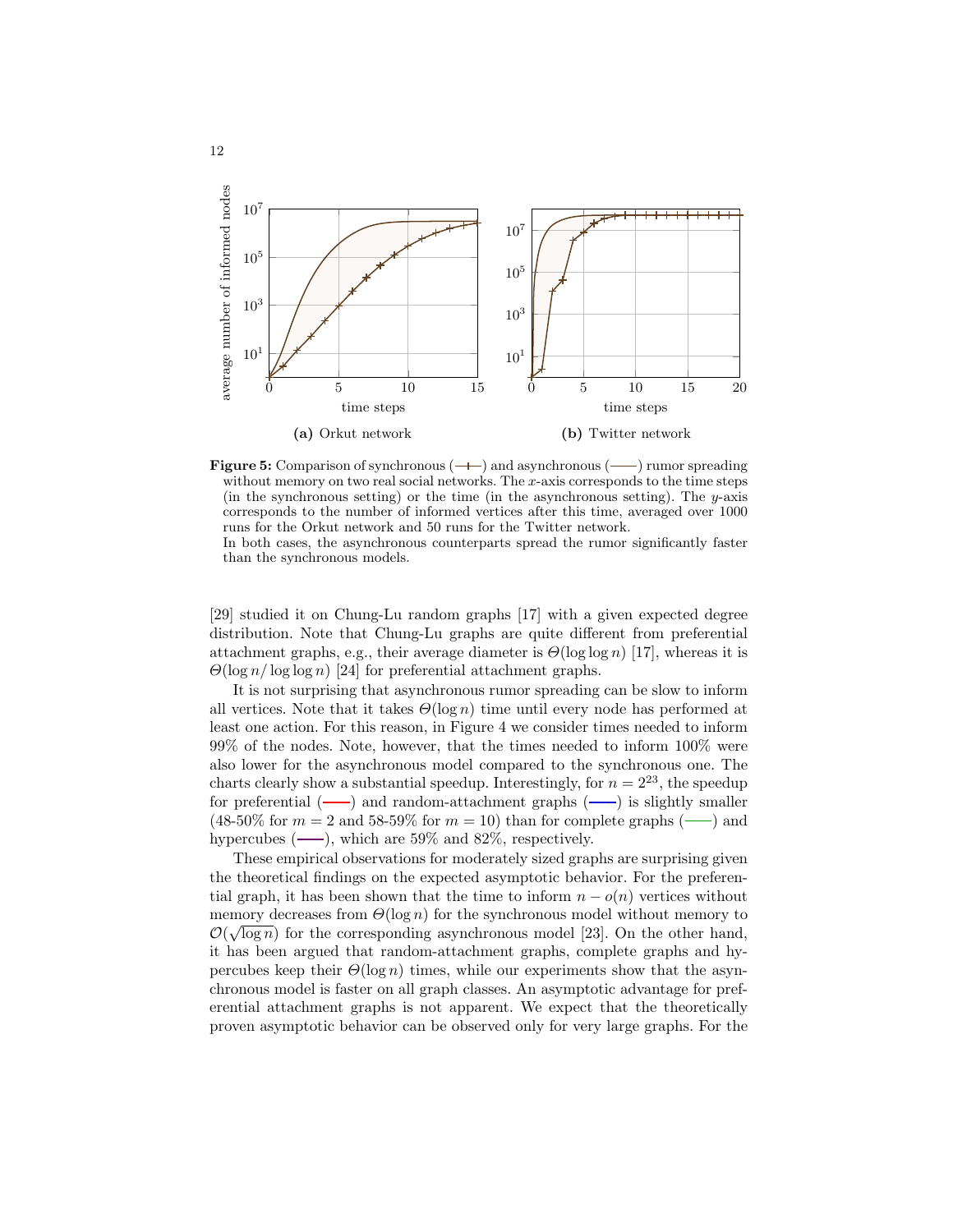real-world social networks Orkut and Twitter, Figure 5 shows that, especially at the beginning, the asynchronous protocol  $(-\)$  performs much faster than its synchronous counterpart  $(+)$ . (For a comparison between the logarithmically scaled y-axis of Figure 5 (a) and the second row of Table 1, note that after 15 time steps the synchronous protocol only informed 84% of the nodes and the asynchronous protocol informed 99.99%.) This matches well with the theoretical finding that asynchrony speeds up rumor spreading on different models of social networks [23, 29].

### 6 Discussion

We have empirically studied several classical rumor spreading protocols on different artificial and real-world networks. As theoretically predicted, we observed that in preferential attachment networks rumors spread significantly faster than in all other examined network models. This confirms that the structure of social networks apparently allows spreading news very efficiently. This is remarkable as social networks evolve in a random and decentralized manner and are not designed with this purpose in mind.

The experiments also gave a much more detailed picture than possible purely theoretically. It has been demonstrated that in order to design a fast rumorpropagation algorithm on social networks, modeled by preferential attachment graphs, one needs small memory that helps to decide which node to contact next. This again seems to be specific to such networks as memory helps other network topologies much less. We also observed that a surprisingly small amount of memory is sufficient.

While theoretical results for models of social networks predicted a large speed-up when allowing asynchronous communication, we observed that other network topologies can benefit even more. The difference between synchronous and asynchronous propagation is very apparent for the two real-world networks Orkut and Twitter. We also observed that the speed of information spreading is very similar in the Orkut network and a preferential attachment graph of comparable density. Future work should include other rumor spreading protocols (e.g. [2, 11, 12]), more artificial graphs (e.g. [17]), and preferably even larger real-world networks like Facebook, which has close to one billion nodes.

## Bibliography

- [1] A.-L. Barabási and R. Albert. Emergence of scaling in random networks. Science, 286:509–512, 1999.
- [2] H. Baumann, P. Fraigniaud, H. A. Harutyunyan, and R. de Verclos. The worst case behavior of randomized gossip. In 9th Annual Conference on Theory and Applications of Models of Computation (TAMC), pages 330– 345, 2012.
- [3] N. Berger, C. Borgs, J. T. Chayes, and A. Saberi. On the spread of viruses on the Internet. In 16th ACM-SIAM Symposium on Discrete Algorithms (SODA), pages 301–310, 2005.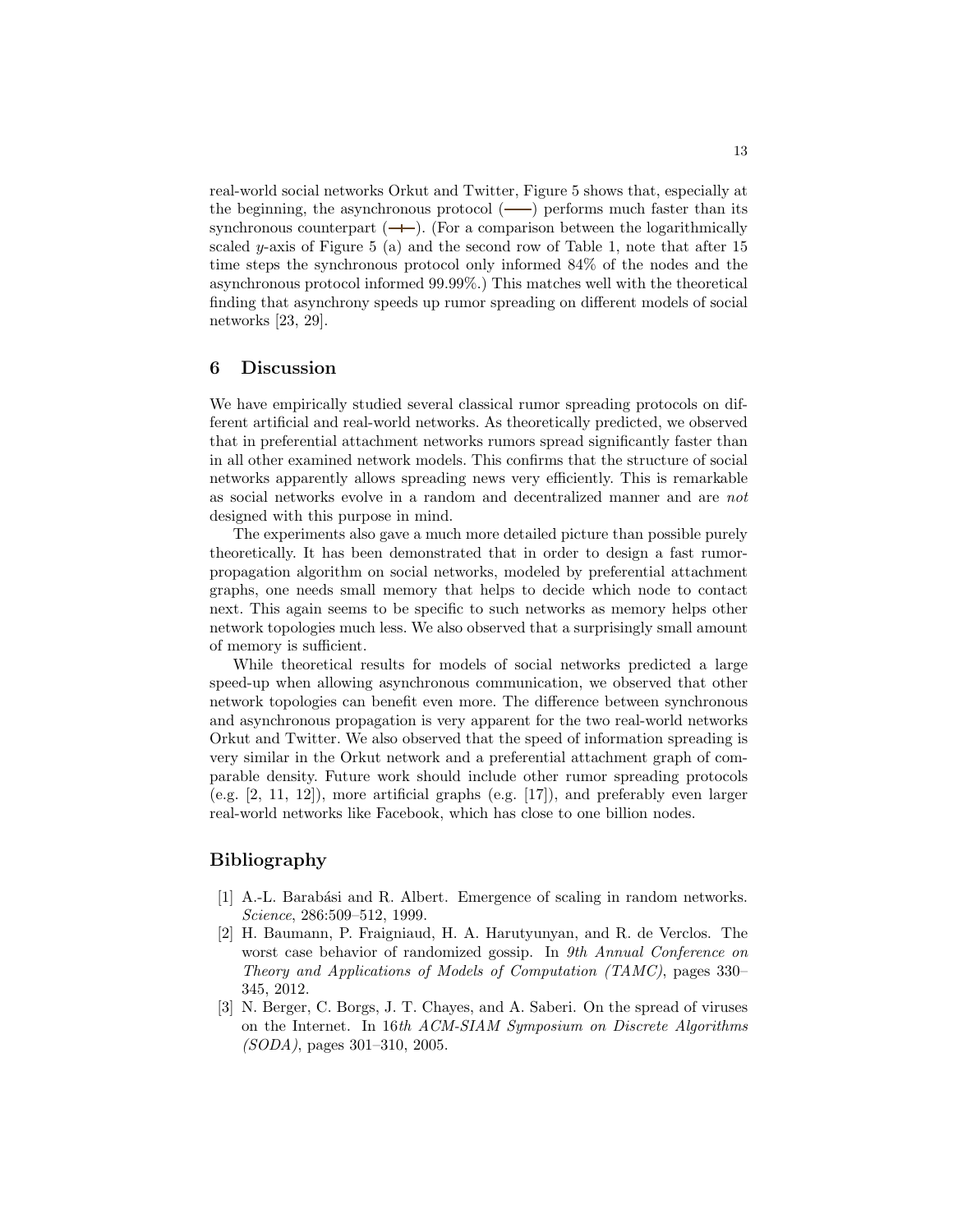- [4] B. Bhattacharjee, P. Druschel, K. Gummadi, et al. Online social networks research at the Max Planck Institute for Software Systems. socialnetworks.mpi-sws.org.
- [5] T. Bohman and A. M. Frieze. Hamilton cycles in 3-out. Random Structures & Algorithms, 35:393–417, 2009.
- [6] B. Bollobás and O. Riordan. Robustness and vulnerability of scale-free random graphs. Internet Mathematics, 1:1–35, 2003.
- [7] B. Bollobás and O. Riordan. Coupling scale-free and classical random graphs. Internet Mathematics, 1:215–225, 2003.
- [8] B. Bollobás and O. Riordan. The diameter of a scale-free random graph. Combinatorica, 24:5–34, 2004.
- [9] B. Bollobás, O. Riordan, J. Spencer, and G. Tusnády. The degree sequence of a scale-free random graph process. Random Structures  $\mathcal{B}$  Algorithms, 18: 279–290, 2001.
- [10] S. Boyd, A. Ghosh, B. Prabhakar, and D. Shah. Randomized gossip algorithms. IEEE Transactions on Information Theory, 52:2508–2530, 2006.
- [11] K. Censor-Hillel and H. Shachnai. Fast information spreading in graphs with large weak conductance. In 22nd ACM-SIAM Symposium on Discrete Algorithms (SODA), pages 440–448, 2011.
- [12] K. Censor-Hillel, B. Haeupler, J. A. Kelner, and P. Maymounkov. Global computation in a poorly connected world: Fast rumor spreading with no dependence on conductance. In 44th ACM Symposium on Theory of Computing (STOC), pages 961–970, 2012.
- [13] M. Cha, H. Haddadi, F. Benevenuto, and P. K. Gummadi. Measuring user influence in Twitter: The million follower fallacy. In 4th International AAAI Conference on Weblogs and Social Media (ICWSM), 2010.
- [14] F. Chierichetti, S. Lattanzi, and A. Panconesi. Rumour spreading and graph conductance. In 21st ACM-SIAM Symposium on Discrete Algorithms (SODA), pages 1657–1663, 2010.
- [15] F. Chierichetti, S. Lattanzi, and A. Panconesi. Almost tight bounds for rumour spreading with conductance. In 42nd ACM Symposium on Theory of Computing (STOC), pages 399–408, 2010.
- [16] F. Chierichetti, S. Lattanzi, and A. Panconesi. Rumor spreading in social networks. Theoretical Computer Science, 412:2602–2610, 2011.
- [17] F. R. K. Chung and L. Lu. The average distance in a random graph with given expected degrees. Internet Mathematics, 1:91–113, 2003.
- [18] C. Cooper and A. M. Frieze. The cover time of the preferential attachment graph. Journal of Combinatorial Theory, Series B, 97:269–290, 2007.
- [19] A. J. Demers, D. H. Greene, C. Hauser, W. Irish, J. Larson, S. Shenker, H. E. Sturgis, D. C. Swinehart, and D. B. Terry. Epidemic algorithms for replicated database maintenance. Operating Systems Review, 22:8–32, 1988.
- [20] B. Doerr, T. Friedrich, and T. Sauerwald. Quasirandom rumor spreading. In 19th ACM-SIAM Symposium on Discrete Algorithms (SODA), pages 773–781, 2008.
- [21] B. Doerr, T. Friedrich, M. Künnemann, and T. Sauerwald. Quasirandom rumor spreading: An experimental analysis. In 10th Workshop on Algorithm Engineering and Experiments (ALENEX), pages 145–153, 2009.

14